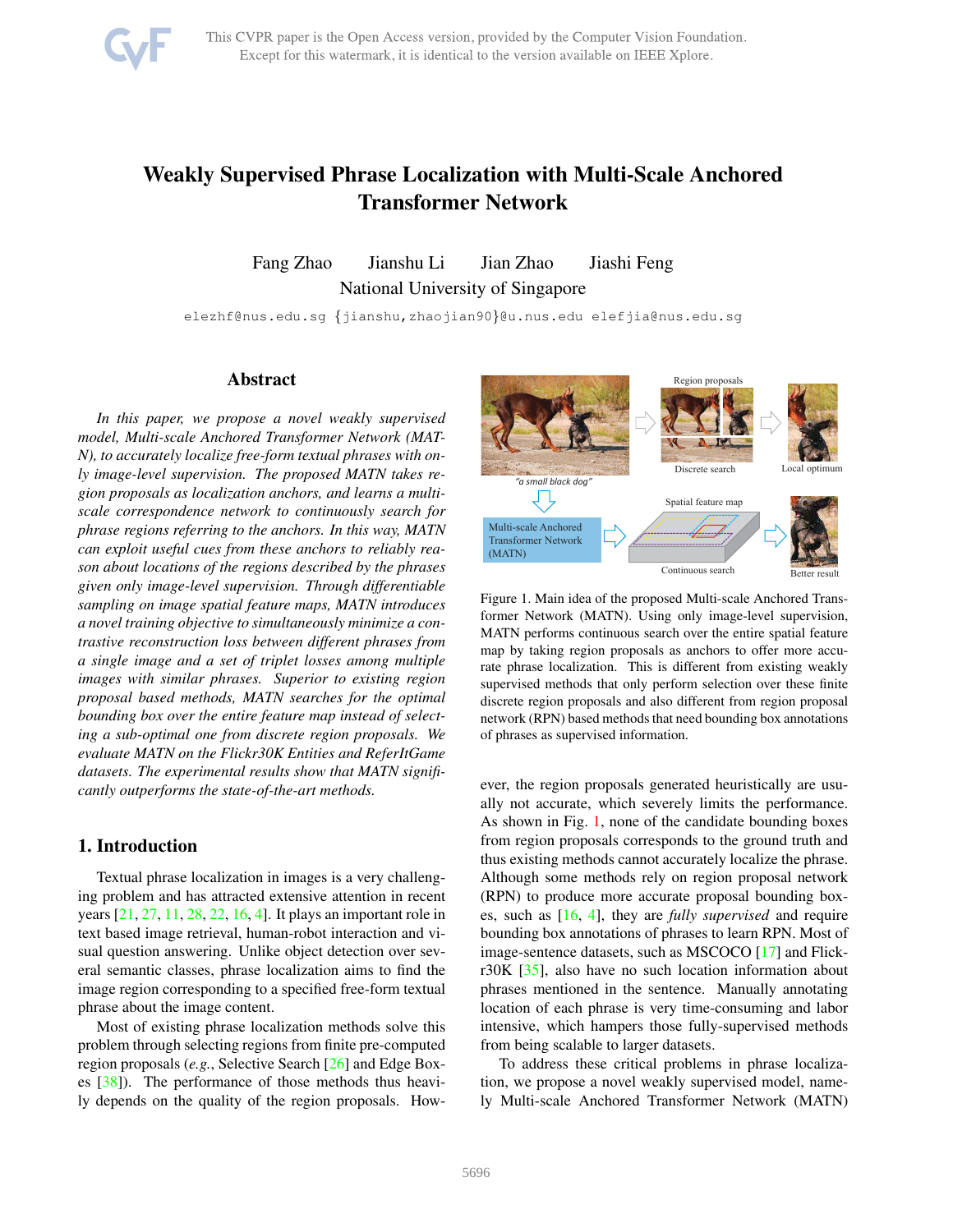<span id="page-1-0"></span>(Fig. [1\)](#page-0-0), which can search over the entire spatial feature map continuously to more accurately localize phrases using only image-level supervision. Inspired by the spatial transformer module [\[12\]](#page-8-9), MATN predicts affine transformation parameters of region for a phrase by establishing multi-scale spatial correspondence between the phrase and image feature maps. Furthermore, MATN takes region proposals, such as Edge Boxes [\[38\]](#page-9-0) that can be obtained very cheaply, as spatial position regularization for anchoring the prediction such that it can effectively alleviate the contamination of complex image background for localization. To optimize MATN, we propose a novel training strategy that encourages MATN to minimize a contrastive reconstruction loss between different phrases from a single image to produce more discriminative regions, and also minimize a set of triplet losses among multiple images with the similar phrases to explicitly leverage the shared knowledge across images.

Our main contributions include the following four aspects. 1) A novel Multi-scale Anchored Transformer Network is proposed to localize phrases in images without requiring any region-level strong supervision. The model can search for fine-grained bounding boxes continuously over the spatial feature maps instead of selecting only from bounding box candidates, thus offering appealing robustness to errors in region proposals. 2) A new training strategy is introduced that enables the model to learn to exploit the discrimination of different phrases and shared knowledge from similar images. 3) An anchored transformation is developed that exploits region proposals as a spatial position constraint to facilitate searching new regions. 4) Our proposed model boosts the benchmark of weakly supervised phrase localization, achieving new state-of-the-art performance on the Flickr30K Entities and ReferitGame datasets.

# 2. Related Work

Phrase Localization/Grounding. Several works have studied the textual phrase localization/grounding. [\[23\]](#page-8-10) introduced visual phrases and a multiple detection decoding algorithm that considers properties of interacting objects in different levels of abstraction, which is the earliest work about phrase localization. Recently, [\[21\]](#page-8-0) presented a region-to-phrase dataset, namely Flickr30K Entities, and gave a baseline by using a CCA model to learn a shared se-mantic space that associates phrases to image regions. [\[27\]](#page-8-1) proposed a two-branch neural network to learn joint embeddings of image regions and phrases. [\[36\]](#page-9-2) formulated the top-down attention of a CNN classifier as a probabilistic Winner-Take-ALL process and utilized an excitation backprop scheme to pass along top-down signals downwards in the network hierarchy. [\[34\]](#page-8-11) found a bounding box of a phrase by minimizing an energy function through iteratively decomposing an output space. [\[32\]](#page-8-12) generated spatial attention masks of phrases by exploiting linguistic structure, which is different from that our method produces bounding boxes. [\[22\]](#page-8-4), whose work is most related with ours, proposed to ground a phrase by using a soft attention model to weight feature vectors of region proposals for phrase reconstruction. In contrast to [\[22\]](#page-8-4), our method is based on a fine-grained searching instead of discretely selecting.

Weakly Supervised Object Localization. This task aims to use only image level labels to detect objects in images without object bounding box annotations [\[37\]](#page-9-3). Similar study also exists in semantic segmentation [\[29,](#page-8-13) [30,](#page-8-14) [31\]](#page-8-15). [\[5\]](#page-8-16) followed a multiple-instance learning approach that iteratively trains the detector and infers the object locations in the positive training images. [\[3\]](#page-8-17) modified a pretrained deep convolutional neural network to operate at the level of image regions, which performs region selection and classification simultaneously. [\[13\]](#page-8-18) addressed this problem by introducing two types of context-aware guidance models that leverage their surrounding context regions to improve localization. Although these works do not use ground truth bounding boxes for training either, they only consider a limited object class set, such as dog, cat and person. By contrast, our method can handle any form phrases in the training and test process.

Image Captioning. Image captioning focuses on the w-hole image and produces its textual description. [\[6\]](#page-8-19) developed a recurrent convolutional model for large-scale visual learning which is end-to-end trainable and successfully applied to image captioning. [\[14\]](#page-8-20) used a deep multi-modal embedding model for bidirectional retrieval of images and sentences and learnt a common space for fragments of images and sentences. Like [\[11\]](#page-8-2), phrase localization can be implemented through applying the image captioning methods to image regions and computing scores on phrases.

Visual Attention. Our model utilizes a differentiable attention mechanism which is extended from spatial transformer [\[12\]](#page-8-9). In [\[12\]](#page-8-9), a spatial differentiable transformation is applied to a feature map during the forward pass of the convolutional neural network to allow the spatial manipulation of data within the network. There exist different attention mechanisms which are proposed for computer vision tasks. [\[33\]](#page-8-21) introduced a spatial attention based model including both soft and hard attentions, which automatically learns to attend to salient objects while predicting the corresponding words in the caption. [\[20\]](#page-8-22) jointly predicted the next caption word and the corresponding region at each time-step given the RNN state.

#### 3. The Proposed Model

Given an image and a textual phrase, our goal is to search for the region corresponding to the specified phrase over the spatial feature map of the image. Fig. [2](#page-2-0) illustrates the framework of our proposed MATN. A base convolutional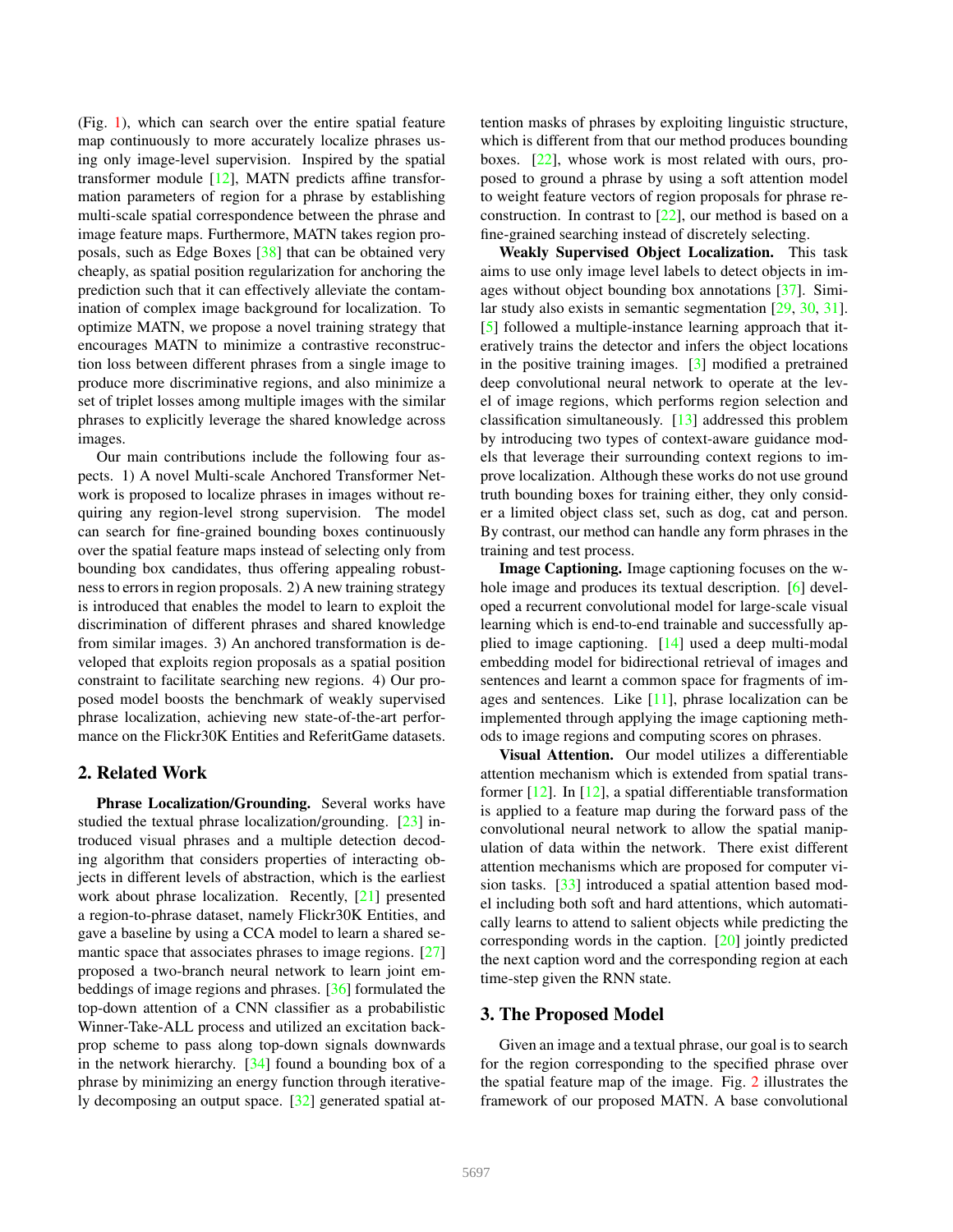<span id="page-2-1"></span>

<span id="page-2-0"></span>Figure 2. Framework of the proposed Multi-scale Anchored Transformer Network. It consists of a multi-scale correspondence network and an anchor constraint induced from a set of region proposals. A contrastive reconstruction loss of different phrases and a set of triplet losses among similar images are devised to train the model by differentiable feature map sampling. More details on each component are given in the texts and illustrated in following figures.

neural network (CNN) is used to obtain the spatial feature map. Then a multi-scale correspondence network (MCN) is introduced to estimate affine transformation parameters of region under an anchor constraint induced from region proposals. By differentiable sampling [\[12\]](#page-8-9) over the spatial feature map, a contrastive reconstruction loss of different phrases associated with an image and a set of triplet losses computed w.r.t. multiple images with similar phrases are used to train the proposed MATN. We now proceed to explain each component of MATN in details.

#### 3.1. Multi-scale Correspondence Network

The purpose of multi-scale correspondence network is to establish correspondence between phrases and image regions, laying foundations for the following exact phrase localization. As mentioned in the Related Work section, spatial transformer [\[12\]](#page-8-9) is a differentiable module that can be inserted into convolutional architectures to learn spatial transformation over feature maps. However, the original spatial transformer only produces transformation parameters for region sampling, and thus cannot be applied for phrase localization which needs to predict the region associated with the phrase.

As shown in Fig. [3,](#page-3-0) we introduce a new multi-scale correspondence network (MCN) to learn regional transformation parameters through computing the correlation scores between the phrase and the spatial feature map of the image.

To build such a correspondence network, given an input image of size  $W \times H$ , we first use the base CNN to obtain its feature map of size  $W' \times H' \times C$ . Such a feature map encodes appearance of the image and preserves valuable spatial information. We also add several extra convolutional layers on the input feature map to account for multiple scales to capture wider context information (see the Implementation section for the specific layer configuration). Given an input phrase with  $T$  words, we represent each word in the phrase as a one-hot vector and embed it into a lower dimensional feature vector by a fully connected layer. Then we use a Long-Short Term Memory (LSTM) network [\[10\]](#page-8-23) to encode the embedded word sequence and use the hidden state  $h_T$  at the time step T as a feature representation of the phrase.

To obtain the correspondence map between the phrase and the spatial feature map, we tile and separately concatenate the phrase representation  $h_T$  to the feature vector  $h_{i,j,s}$  at each scale s and spatial location  $(i, j)$  of the feature map giving a local descriptor for this location. Then taking the concatenated feature as the input, we compute the correspondence map  $z_s$  containing correlation scores  $\{z_{i,j,s}\}$ through a two-layer fully connected network

$$
z_{i,j,s} = \sigma(W_2 \sigma(W_1[h_T; h_{i,j,s}])),\tag{1}
$$

where  $\sigma$  is the ReLU function. This is implemented as two  $1 \times 1$  convolutional layers with stride 1 in practice. The cor-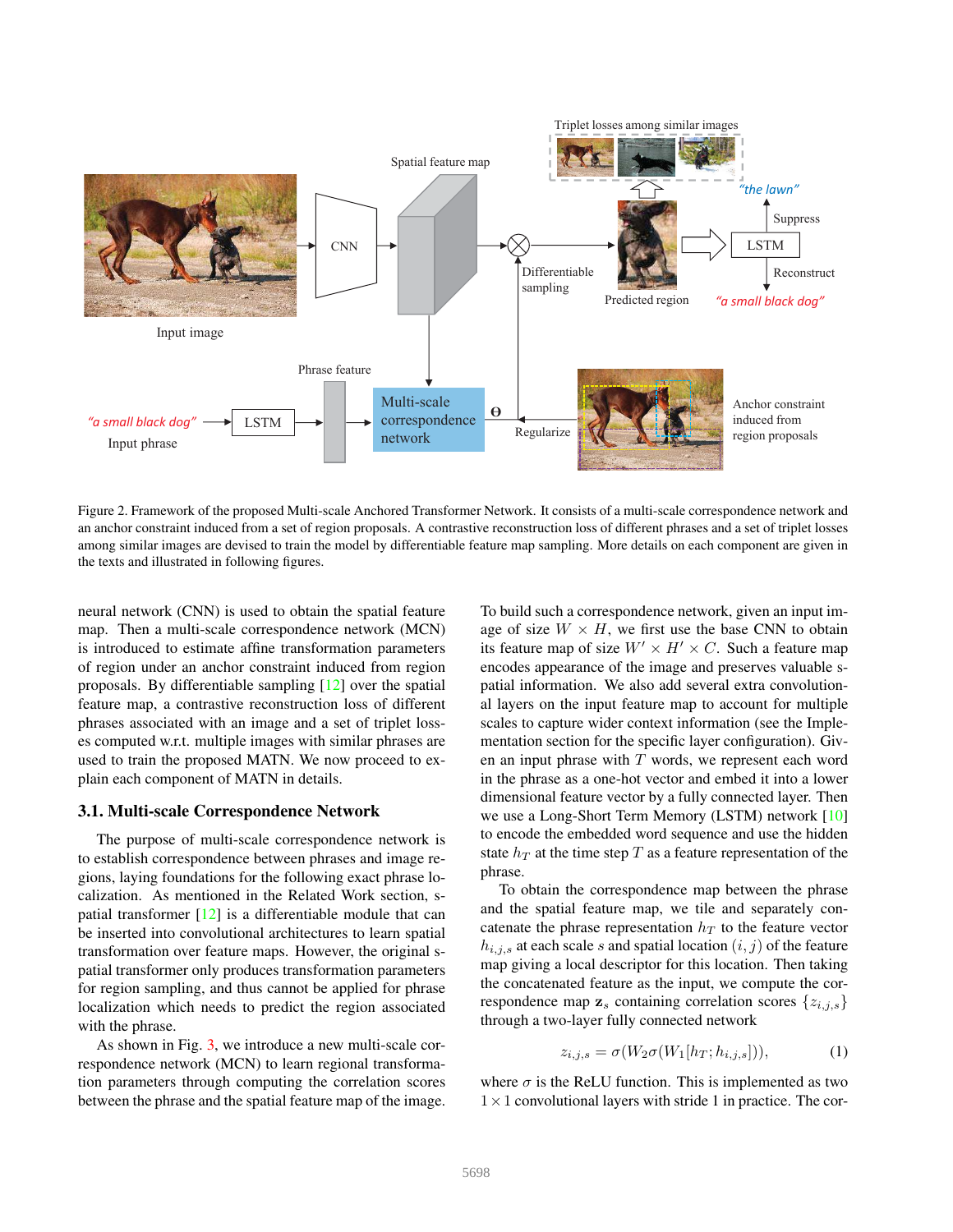<span id="page-3-4"></span>

<span id="page-3-0"></span>Figure 3. Architecture of multi-scale correspondence network (M-CN). The spatial correspondence maps of multiple scales capture the correlation between the phrase and objects of different sizes.

respondence maps  $z<sub>s</sub>$  of multiple scales then respectively go through a liner regression layer and are added up to produce the affine transformation parameters  $\theta = (s_x, s_y, t_x, t_y)$ , where  $(s_x, s_y)$  and  $(t_x, t_y)$  represent respectively scale and translation along x-axis and y-axis. Finally, through differentiable sampling, the transformation parameters  $\theta$  are applied on the spatial feature map to obtain the feature map of the corresponding region. The form of the affine transformation is given by

<span id="page-3-2"></span>
$$
\left(\begin{array}{c} x_{i,j} \\ y_{i,j} \end{array}\right) = \left(\begin{array}{ccc} s_x & 0 & t_x \\ 0 & s_y & t_y \end{array}\right) \left(\begin{array}{c} x_{i,j}^r \\ y_{i,j}^r \\ 1 \end{array}\right), \quad (2)
$$

where  $(x_{i,j}^r, y_{i,j}^r)$  is the coordinate of spatial location  $(i, j)$ of the region feature map, and similarly  $(x_{i,j}, y_{i,j})$  is the coordinate in the input feature map which defines the sample point. All coordinates are normalized and belong to  $[-1, 1]$ when within the spatial bounds of feature maps.

#### <span id="page-3-3"></span>3.2. Anchor Constraint with Region Proposals

One straightforward approach for localizing phrases is to employ the attention mechanism to learn the MCN described above. However, it is hard to guarantee that the prediction of the network converges to the desired region due to distracting factors presented in natural images like multiple objects and complex scenes. It is worth noting that region proposals, such as Edge Boxes [\[38\]](#page-9-0), provide useful cues for the network to localize regions with high objectness. Thus we consider exploiting region proposals to gain additional

spatial position guidance to alleviate the difficulties caused by scarce supervision information.

Concretely, given a set of region proposals  $\{r_n\}_{n=1}^N$  for the target image, we introduce an anchor constraint induced from the spatial position of  $\{r_n\}_{n=1}^N$  to regularize the regression for the transformation parameter θ. Specifically, we take  $\{r_n\}_{n=1}^N$  as N anchors and enforce the predicted bounding box to be close to its nearest anchor. Here we only allow one of the anchors to affect the parameters regression because considering all of them at the same time would result in a meaningless average position over region proposals. Therefore, we define the anchor-based regularization term as

<span id="page-3-1"></span>
$$
R_{\text{anchor}} = \left\| \boldsymbol{\theta} - \underset{\mathbf{p} \in \{\mathbf{p}(r_n)\}_{n=1}^N}{\arg \min} \left\| \mathbf{p} - \boldsymbol{\theta} \right\|_2^2 \right\|_2^2, \qquad (3)
$$

where  $p(r_n)$  is the transformation parameter converted from the position of the region proposal  $r_n$  with center  $(x_n, y_n)$ , width  $w_n$ , and height  $h_n$  by

$$
\mathbf{p}(r_n) = \left[ \frac{w_n}{W}, \frac{h_n}{H}, \frac{2x_n}{W} - 1 + \frac{w_n}{W}, \frac{2y_n}{H} - 1 + \frac{h_n}{H} \right].
$$
\n(4)

Eqn. [\(3\)](#page-3-1) can be seen as a soft constraint which enables MCN to focus on several possible regions containing the object described by the phrase. That is, the predicted bounding box is not necessarily one of the region proposals but can be located at a better position around them. Here the region proposals behave like anchors to keep the predicted position not far away from them.

Compared with selecting from discrete bounding box candidates, our model can explore more regions because it performs localization over the entire spatial feature map and meanwhile incorporates the prior position information from the bounding box candidates, *i.e.*, region proposals. In the case that the ground truth is partially or even entirely uncovered by these bounding box candidates, it is impossible to predict correctly for the region-selection based methods. In contrast, MATN is able to address the problem through refining the positions of these candidates based on differentiable transformation and anchor constraint.

#### 3.3. Learning by Discrimination and Similarity

To train the proposed MATN, we first introduce a contrastive reconstruction loss consisting of two parts. One is to encourage the feature map h sampled by the predicted transformation parameters θ to be able to reconstruct the input phrase, and the other is to suppress the reconstruction of a different phrase from the same image for h. In this way, the model can learn to predict a discriminative region for the specified phrase. Similar to the phrase encoding, we use LSTM to model the distribution of the reconstructed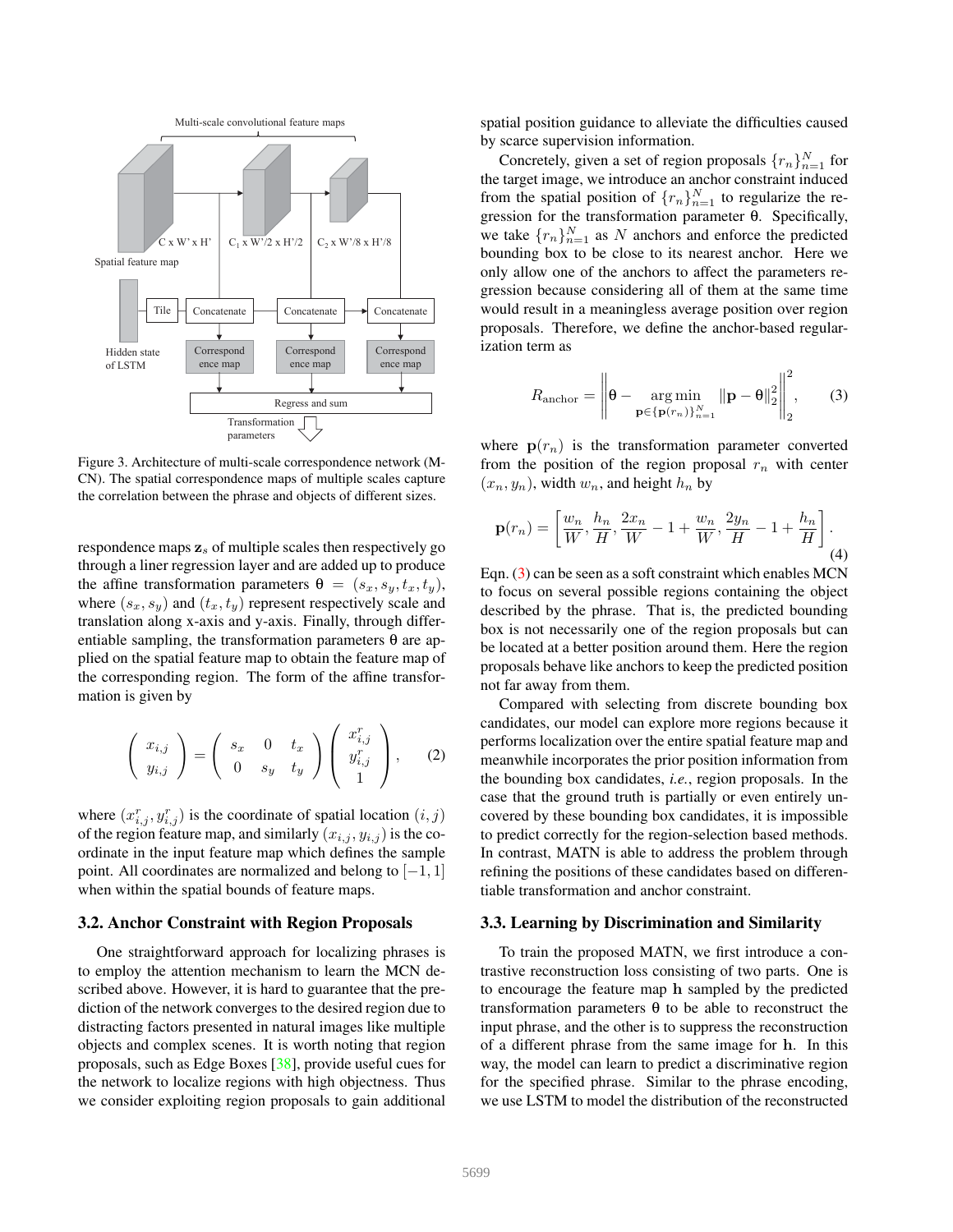<span id="page-4-2"></span>

Figure 4. A set of triplet losses computed w.r.t. images with similar phrases. It is used to enforce regions predicted by MATN to be closer to each other than regions sampled randomly in a feature space.

<span id="page-4-0"></span>phrase. Then the loss is defined as the difference between the negative log likelihoods of the pair of phrases:

$$
L_{\text{recon}} = -\sum_{t=1}^{T} \log P_t(\mathbf{w}_t | \mathbf{h}) + \lambda \sum_{t=1}^{T} \log P_t(\mathbf{w}_t^{\text{diff}} | \mathbf{h}),
$$
\n(5)

where  $w_t$  and  $w_t^{\text{diff}}$  are the tth word in the input phrase and a different phrase respectively, and  $\lambda$  controls the effect of the contrastive term. To measure the semantic similarity between phrases, we compute their cosine distance based on the word2vec model [\[19\]](#page-8-24). Here we simply use the bagof-words to encode words in a phrase, *i.e.*, pooling all the word vectors via sum to a phrase vector. Then a threshold of cosine distance is set to determine whether two phrase are similar or not.

Although the phrase reconstruction provides useful supervision information in the absence of strong region-level supervision, only using the semantic information of phrases from a single image to train MATN to learn the corresponding spatial transformation is insufficient due to complex content of natural images. Inspired by the object co-localization  $[25, 2]$  $[25, 2]$ , we consider leveraging the shared knowledge across multiple images with similar phrases to jointly optimize MATN. That is, these images should contain the common or similar object. As illustrated in Fig. [4,](#page-4-0) given a set of images containing objects described by similar phrases, *e.g.*, "*a small black dog*", "*a black dog*" and "*a black and white dog*", we propose to train MATN to make sure regions of those images predicted by MATN are closer to each other than regions sampled randomly in a feature space. To this end, we first use the transformation parameters θ obtained by MCN and a random  $θ$ <sup>rand</sup> to sample regions from the spatial feature map and feed the sampled regional feature maps into a two-layer fully connected network  $f(.)$ 

to obtain feature vectors of the image regions. Then a set of triplet losses is computed by

$$
L_{\text{triplet}} = \frac{1}{N(N-1)} \sum_{n=1}^{N} \sum_{m \neq n} \left[ ||\mathbf{f}(\mathbf{h}_n) - \mathbf{f}(\mathbf{h}_m)||_2^2 - ||\mathbf{f}(\mathbf{h}_n) - \mathbf{f}(\mathbf{h}_m^{\text{rand}})||_2^2 + \rho \right]_+, \quad (6)
$$

where N is the image number of the set,  $[.]_{+} = \max(0, .),$ h and h<sup>rand</sup> are the feature maps of predicted and random regions respectively, and  $\rho$  is a margin parameter (simply set to 1 here). The similarity between phrases is also measured by the cosine distance of their word2vec vectors. Here a subset of region proposals of an image is selected further as the anchors to speed up the convergence of the model, which only contains region proposals which are visually similar with those of other images in the set because dissimilar proposals obviously are not the ground truth.

Finally, the objective function of MATN is given by

<span id="page-4-1"></span>
$$
L = L_{\text{triplet}} + \alpha L_{\text{recon}} + \beta R_{\text{anchor}},\tag{7}
$$

where  $\alpha$  and  $\beta$  are weighting parameters. It can be optimized by the standard back-propagation algorithm in an end-to-end way as all the terms are differentiable.

Applying MATN for inference is straightforward. Firstly MCN takes features of both the testing image and phrase as inputs to predict affine transformation parameters θ. Then the bounding box of the phrase can be obtained by applying Eqn. [\(2\)](#page-3-2) to the image, where the anchor constraint can be removed because the prior position information has been learned by MCN. Thus our model is more efficient for inference compared with previous methods, such as [\[22\]](#page-8-4) and [\[36\]](#page-9-2), because it gets rid of generating region proposals.

#### 4. Experiments

We test the proposed MATN on two challenging imagesentence datasets for phrase localization, *i.e.*, Flickr30K Entities  $[21]$  and ReferItGame  $[15]$ . We present quantitative evaluations in terms of accuracy against different IoU (Intersection over Union) thresholds, and compare our model with the state-of-the-art weakly supervised phrase localization methods, *i.e.*, GroundeR [\[22\]](#page-8-4) and c-MWP [\[36\]](#page-9-2). We also compare with other recent methods including the image captioning methods, *i.e.*, Deep Fragments [\[14\]](#page-8-20) and LR-CN [\[6\]](#page-8-19), and the object classification method, *i.e.*, CAFFE-7K [\[9\]](#page-8-28), which can be applied to phrase localization and also do not need the bounding box annotations of the phrases for training.

#### 4.1. Datasets

The Flickr30k Entities dataset [\[21\]](#page-8-0) is an extension of the Flickr30K dataset [\[35\]](#page-9-1). It associates captions of 31K images with 276K manually annotated bounding boxes and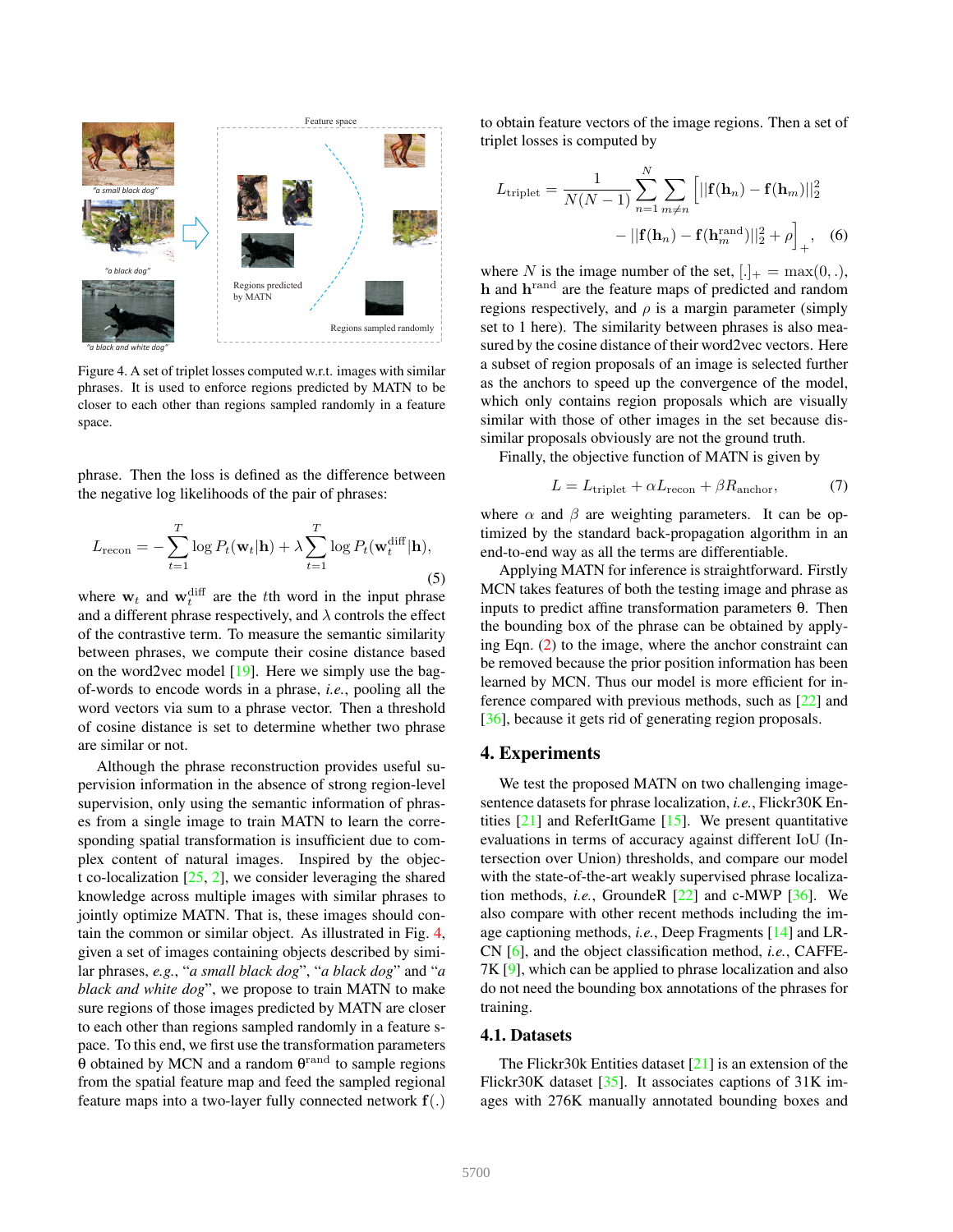| Methods                 | Accuracy (IoU $> 0.5$ ) |
|-------------------------|-------------------------|
| Deep Fragments $[14]$   | 21.78                   |
| c-MWP (MCG) $[36]$      | 26.20                   |
| c-MWP (EB) $[36]$       | 27.00                   |
| GroundeR (VGG-CLS) [22] | 24.66                   |
| GroundeR (VGG-DET) [22] | 28.94                   |
| <b>Ours: MATN-SC-RE</b> | 31.15                   |
| <b>Ours: MATN-RE</b>    | 32.61                   |
| <b>Ours: MATN</b>       | 33.10                   |

<span id="page-5-1"></span><span id="page-5-0"></span>Table 1. Accuracy (IoU  $> 0.5$ ) of phrase localization on the Flickr30k Entities dataset.

thus makes the evaluation of phrase localization available. Similar to [\[22\]](#page-8-4), we divide the dataset into three subsets, 1,000 images for validation, 1,000 for testing and the remaining images for training. Following [\[21\]](#page-8-0), if multiple ground truth bounding boxes correspond to a single phrase (*e.g.*, a group of people), we use the union of the boxes to represent the phrase. The ReferItGame dataset [\[15\]](#page-8-27) contains 20K images and 120K annotated descriptions collected in a two player game for image regions obtained from the segmentation regions in the SAIAPR-12 dataset [\[7\]](#page-8-29). We use the same dataset split with [\[22\]](#page-8-4), *i.e.*, 10K images for testing, 1,000 for validation and the rest for training.

#### 4.2. Implementation Details

In our experiments, we adopt the VGG-16 network [\[24\]](#page-8-30) as our base network. MCN has the same architecture as con $v5_3$ , fc7 and conv8<sub>-2</sub> in the SSD network  $[18]$ . All input images are resized to  $480\times480$ . Similar to [\[22\]](#page-8-4), the CNN parts are pretrained for the task of object detection on PAS-CAL [\[8\]](#page-8-32) and fixed in the training process. We generate 100 region proposals for each image using Edge Boxes [\[38\]](#page-9-0) to obtain the anchor constraint. To measure the visual similarity between region proposals, we compute the normalized L2 distances of their feature vectors, and select region proposals with top-*K* smallest distances as anchors. *K* is 20 for Flickr30K Entities and 50 for ReferItGame. For those images with unique phrases, we only use the contrastive reconstruction loss.

For the language model, the dimension of the embedding vector is 512 and the size of the LSTM memory is 512 for both phrase encoding and decoding. The word2vec model is trained on part of Google News dataset (about 100 billion words) and contains 300-dimensional vectors for 3 million words and phrases. The threshold of the cosine distance is set to 0.9 and 0.8 respectively for the judgment of similar and different phrases.

Stochastic gradient descent with RMSProp is used to optimize the network parameters. The learning rate is 0.0001, the RMS decay is 0.99 and the weight decay is 0.0005. At each iteration, we choose 4 images to construct a set of triplet losses. We set  $\lambda = 0.5$  for the contrastive term. The weighting parameters  $\alpha$  and  $\beta$  are set to 0.1 and 0.5, respectively. All the hyperparameters are obtained according to the evaluation on the validation sets.

#### 4.3. Results

We report the phrase localization results in terms of accuracy, *i.e.*, the percentage of phrases correctly matched with regions. Here the predicted region for each phrase is deemed correct if the region overlaps with the ground truth bounding box with an IoU larger than a threshold.

#### 4.3.1 Ablation Study

We first evaluate the contributions of some key components in our MATN model in Table [1](#page-5-0) and [3](#page-6-0) by examining several variants including (1) only using single scale and the general reconstruction loss (MATN-SC-RE) and (2) using multi-scale but without the contrastive reconstruction loss (MATN-RE). As one can see that MATN-RE performs better than MATN-SC-RE because multi-scale correspondence maps can capture the correlation of the phrase and objects of different sizes. Through encouraging the predicted region to be less relevant to other phrases, MATN outperforms MATN-RE because the predicted bounding boxes tend to be more discriminative for the input phrase.

Note that the objective function [\(7\)](#page-4-1) contains three components: contrastive reconstruction loss of different phrases, triplet loss sampled from similar images and anchor constraint. For the two losses, we have tried to train the model using only one of them, but it did not converge because natural images contain multiple objects and complex scenes, and any one of the losses cannot individually provide sufficient guidance for the transformer network. Similarly, as described in Sect. [3.2,](#page-3-3) anchor constraint is also a key component. It cannot be removed, otherwise training of the model would not converge.

#### 4.3.2 Flickr30k Entities

On the Flickr30k Entities dataset, we compare the proposed MATN with GroundeR [\[22\]](#page-8-4), c-MWP [\[36\]](#page-9-2) and Deep Fragments [\[14\]](#page-8-20). GroundeR and c-MWP are the state-of-the-art weakly supervised phrase localization methods. GroundeR (VGG-CLS) is pretrained for the image classification on ImageNet and GroundeR (VGG-DET) is pretrained for the object detection on PascalVOC. c-MWP (MCG) and c-MWP (EB) use MCG [\[1\]](#page-8-33) and Edge Boxes respectively to generate region proposals. Deep Fragments is a recent image captioning method, which is trained on Flickr30k and evaluated with the ground truth phrases and bounding boxes of Flickr30k Entities. Here we use its result reported in [\[22\]](#page-8-4).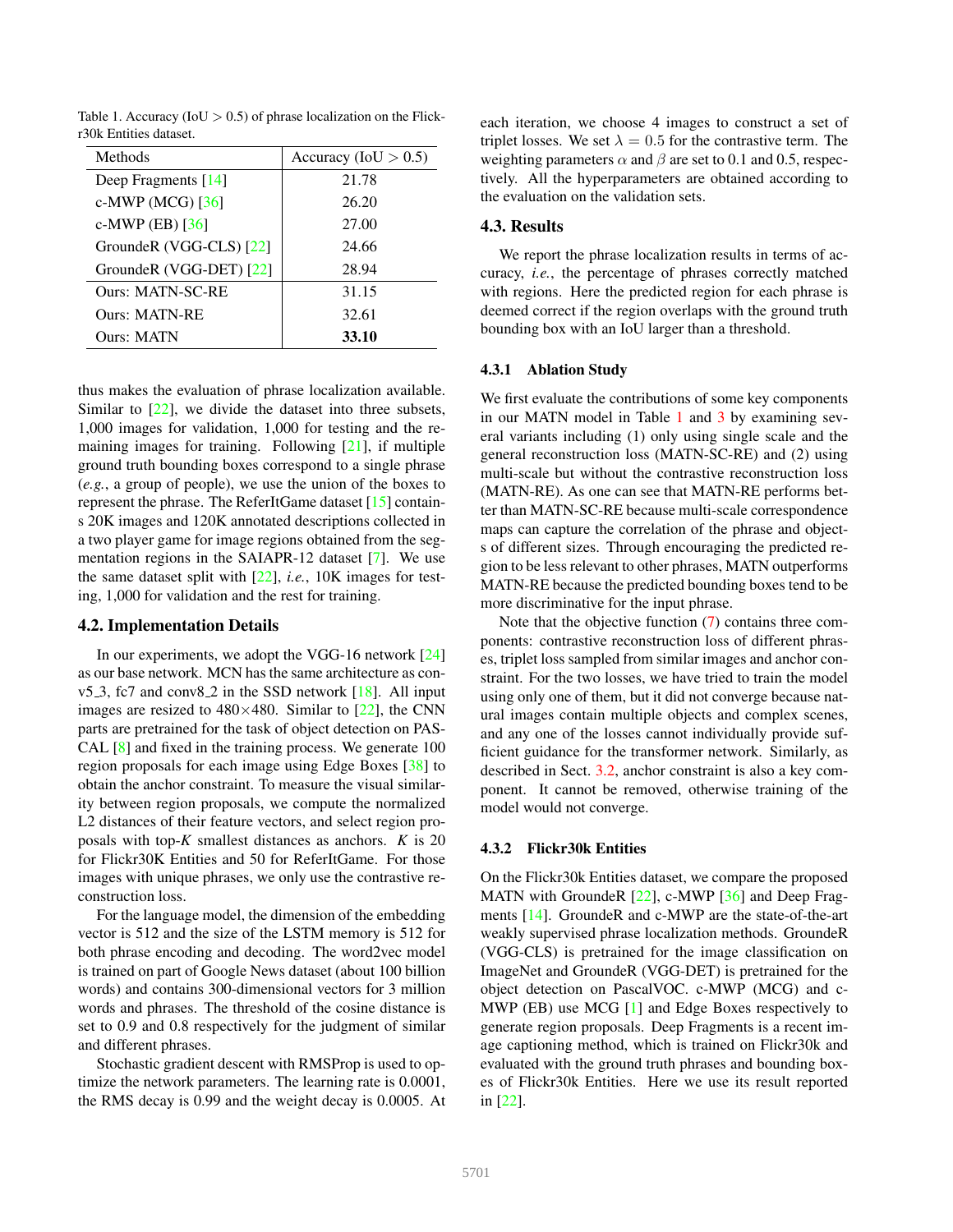<span id="page-6-1"></span>Table 2. Accuracy (IoU > 0.5) of phrase localization for different phrase types on the Flickr30k Entities dataset.

<span id="page-6-3"></span>

| Methods                   | People | Clothing | Body parts | Animals | Vehicles | Instruments | Scene | Other |
|---------------------------|--------|----------|------------|---------|----------|-------------|-------|-------|
| GroundeR (VGG-CLS) [22]   | 36.01  | 9.54     | 0.76       | 24.13   | 32.50    | 15.43       | 37.00 | 13.43 |
| GroundeR (VGG-DET) $[22]$ | 44.32  | 9.02     | 0.96       | 46.91   | 46.00    | 19.14       | 28.23 | 16.98 |
| <b>MATN</b>               | 54.71  | 13.38    | 2.87       | 58.21   | 45.04    | 19.48       | 21.97 | 17.02 |



featuring a wide variety of colorful food. across a river.

The small brown dog is amidst the potted plants and fallen leaves.

<span id="page-6-2"></span>Figure 5. Qualitative results of (a) GroundeR (VGG-DET) and (b) MATN on the Flickr30K Entities dataset. Each phrase of a sentence is localized in an image using different color boxes (best viewed in color).

<span id="page-6-0"></span>Table 3. Accuracy (IoU  $> 0.5$ ) of phrase localization on the Refer-ItGame dataset.

| Methods                  | Accuracy (IoU $> 0.5$ ) |
|--------------------------|-------------------------|
| LRCN $[6]$               | 8.59                    |
| <b>CAFFE-7K [9]</b>      | 10.38                   |
| GroundeR (VGG) [22]      | 10.69                   |
| GroundeR (VGG-SPAT) [22] | 10.70                   |
| <b>Ours: MATN-SC-RE</b>  | 12.13                   |
| <b>Ours: MATN-RE</b>     | 13.30                   |
| <b>Ours: MATN</b>        | 13.61                   |

Table [1](#page-5-0) reports the accuracy of phrase localization for these methods under the condition of  $IoU > 0.5$ . We can see that our proposed MATN achieves the best performance and surpasses all the state-of-the-arts (*i.e.*, GroundR and c-MWP) with a large margin  $(> 4.0\%)$ . It demonstrates effectiveness of searching over the entire spatial feature map by referring to the anchors from region proposals, which can find fine-grained bounding boxes compared with these region-selection based methods. Table [2](#page-6-1) shows the accuracy of phrase localization for different types of phrases. It is worth noting that our results are better than other methods for most phrase types, especially for "People" and "Animals". As for the phrase type "Scene", it usually contains entire images, thus GroundeR (VGG-CLS), which uses the VG-G classification network trained on entire images, is more suitable to handle this phrase type. Fig. [5](#page-6-2) presents some qualitative results compared with GroundeR (VGG-DET) on the Flickr30K Entities dataset. We visualize each phrase of a sentence in an image using different color boxes. It can be observed that the bounding boxes predicted by MATN are more precise than GroundeR (VGG-DET). The relative large objects like"the small brown dog" can be localized better than the small objects like "a white jacket ", which is consistent with the quantitative results in Table [2,](#page-6-1) because there is no strong location constraint such as bounding box annotations in the weakly supervised scenario.

#### 4.3.3 ReferItGame

On the ReferItGame dataset, we compare the proposed MATN with GroundeR, LRCN [\[6\]](#page-8-19) and CAFFE-7K [\[9\]](#page-8-28).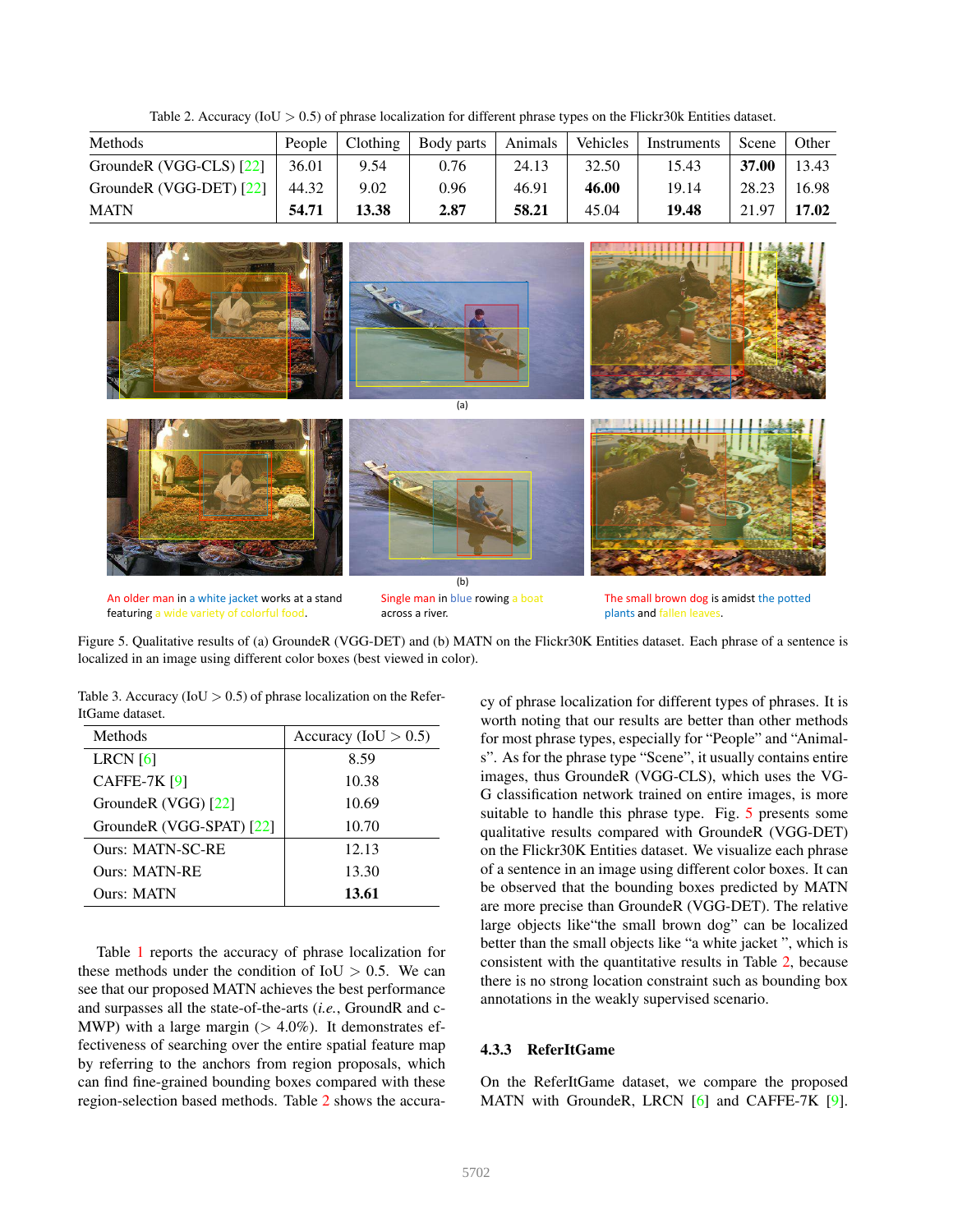<span id="page-7-2"></span>

Figure 6. Qualitative results including correct examples (IoU  $> 0.5$ ) and failure examples (IoU  $\leq 0.5$ ) on the ReferItGame dataset. Yellow boxes indicate ground truths, red ones indicate correct results and blue ones indicate incorrect results (best viewed in color).

<span id="page-7-1"></span><span id="page-7-0"></span>

| Table 4. Accuracy (IoU $> 0.75$ ) of phrase localization on the Flick- |
|------------------------------------------------------------------------|
| r30k Entities and ReferItGame datasets.                                |

| Methods         | Accuracy (IoU $> 0.75$ ) |             |  |  |
|-----------------|--------------------------|-------------|--|--|
|                 | Flickr30k Entities       | ReferItGame |  |  |
| GroundeR $[22]$ | 7.42                     | 1.95        |  |  |
| MATN            | 11.04                    | 3.93        |  |  |

GroundeR (VGG) directly crops the regions on original image pixels according to region proposals and extracts their features using the VGG classification network. GroundeR (VGG+SPAT) also uses additional spatial features. LRCN is an image captioning model which is trained on MSCOCO and used to score how likely the phrase is to be generated for the proposal box. CAFFE-7K is a large scale object classifier trained on ImageNet. It is used to predict a class for each region proposal and construct a word bag to match with the query phrase in a joint vector space. Both the methods are unsupervised with respect to the bounding box annotations of the phrases and we use the results reported in [\[22\]](#page-8-4).

Table [3](#page-6-0) reports the accuracy of phrase localization for these methods with  $IoU > 0.5$ . Our method still significantly outperforms other methods although this dataset is more challenging than Flickr30k Entities due to fewer training samples and more complicated text descriptions. Besides, our model performs localization on top of a convolutional feature map shared by image regions. This makes our model more efficient than other methods which need to pass each image region through the deep model to obtain its own feature map.

Fig. [6](#page-7-0) shows qualitative results on the ReferItGame dataset including success and failure cases. For the texts containing relative position statements, such as "on left",

our model cannot localize it accurately because it is extremely hard to learn spatial relationships in the weakly supervised learning setting.

Furthermore, we report the accuracy with  $IoU > 0.75$ on both the datasets in Table [4](#page-7-1) to validate the effectiveness of our fine-grained search. We compare with the sate-ofthe-art GroundeR (VGG-DET) on Flickr30k Entities and GroundeR (VGG+SPAT) on ReferItGame. We can see that MATN still gives better results because MATN can refine the position of bounding box candidates over the spatial feature map thus can obtain good results even though under the stricter evaluation condition.

# 5. Conclusion

This paper proposes a Multi-scale Anchored Transformer Network to localize free-form textual phrases in images without the bounding box supervised information. According to the correlation scores between LSTM feature vectors of phrases and spatial feature maps of images, the multi-scale correspondence network predicts affine transformation parameters of phrase region under an anchor constraint induced from region proposals. The model is trained by simultaneously minimizing a contrastive reconstruction error between different phrases from a single image and a set of triplet losses among multiple images with similar phrases. Extensive experiments demonstrate that the proposed method outperforms state-of-the-art weakly supervised phrase localization methods by a significant margin.

# Acknowledgments

Jiashi Feng was partially supported by NUS startup R-263-000-C08-133, MOE Tier-I R-263-000-C21-112, NUS IDS R-263-000-C67-646 and ECRA R-263-000-C87-133.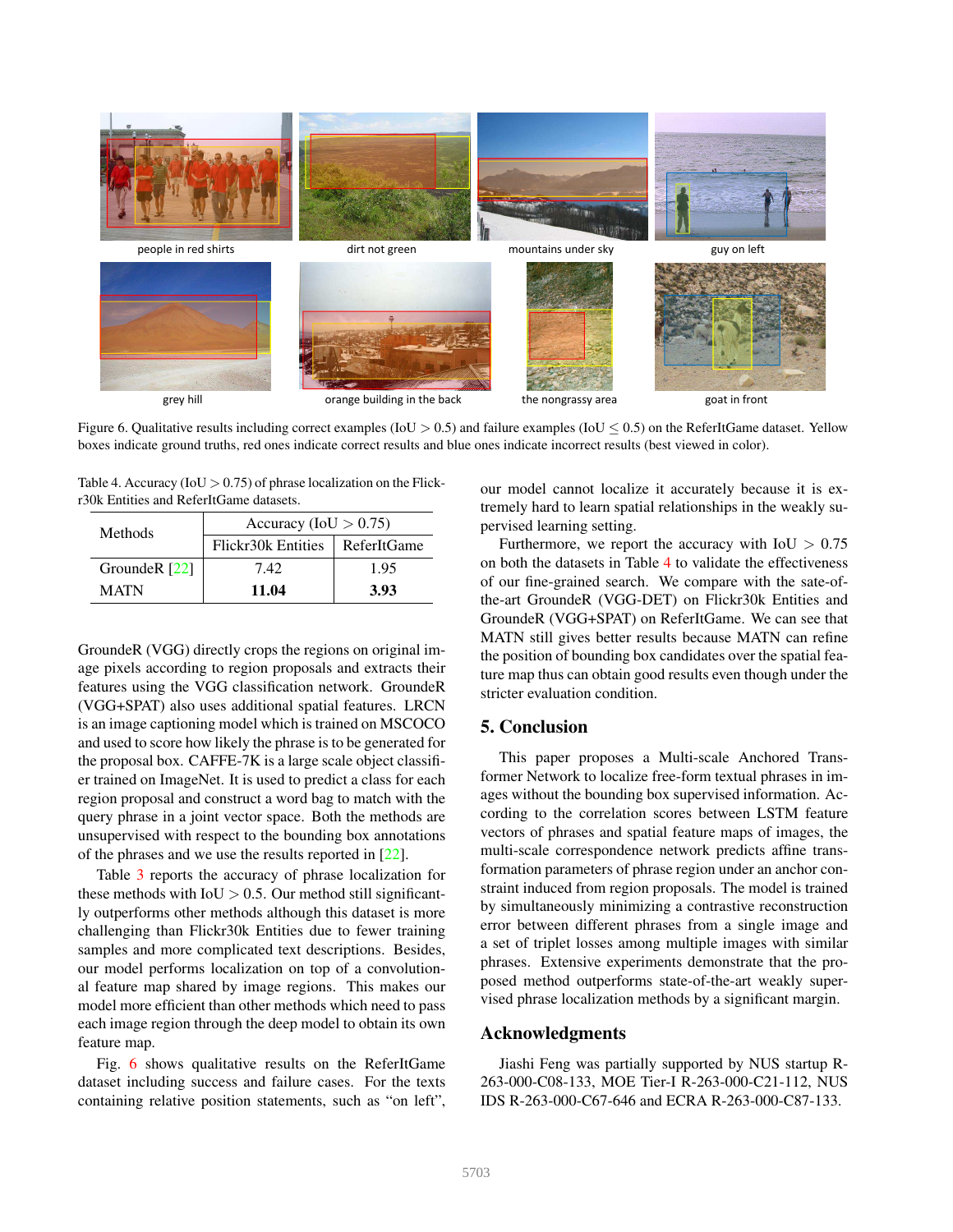## References

- <span id="page-8-33"></span>[1] P. Arbelaez, J. Pont-Tuset, J. Barron, F. Marques, and J. Malik. Multiscale combinatorial grouping. In *Proc. IEEE Conf. Comp. Vis. Pattern Recogn. (CVPR)*, 2014. [6](#page-5-1)
- <span id="page-8-26"></span>[2] S. Bao, Y. Xiang, and S. Savarese. Object co-detection. In *Proc. Eur. Conf. Comp. Vis. (ECCV)*, 2012. [5](#page-4-2)
- <span id="page-8-17"></span>[3] H. Bilen and A. Vedaldi. Weakly supervised deep detection networks. In *Proc. IEEE Conf. Comp. Vis. Pattern Recogn. (CVPR)*, 2016. [2](#page-1-0)
- <span id="page-8-6"></span>[4] K. Chen, R. Kovvuri, and R. Nevatia. Query-guided regression network with context policy for phrase grounding. In *Proc. Int. Conf. Comp. Vis. (ICCV)*, 2017. [1](#page-0-1)
- <span id="page-8-16"></span>[5] R. G. Cinbis, J. Verbeek, and C. Schmid. Multi-fold mil training for weakly supervised object localization. In *Proc. IEEE Conf. Comp. Vis. Pattern Recogn. (CVPR)*, 2014. [2](#page-1-0)
- <span id="page-8-19"></span>[6] J. Donahue, L. A. Hendricks, S. Guadarrama, and M. Rohrbach. Long-term recurrent convolutional networks for visual recognition and description. In *Proc. IEEE Conf. Comp. Vis. Pattern Recogn. (CVPR)*, 2015. [2,](#page-1-0) [5,](#page-4-2) [7](#page-6-3)
- <span id="page-8-29"></span>[7] H. J. Escalante, C. A. Hernandez, J. A. Gonzalez, and et al. The segmented and annotated iapr tc-12 benchmark. *Computer Vision and Image Understanding (CVIU)*, 2010. [6](#page-5-1)
- <span id="page-8-32"></span>[8] M. Everingham, L. V. Gool, C. K. Williams, J. Winn, and A. Zisserman. The pascal visual object classes (voc) challenge. *International Journal of Computer Vision (IJCV)*, 2010. [6](#page-5-1)
- <span id="page-8-28"></span>[9] S. Guadarrama, E. Rodner, K. Saenko, N. Zhang, R. Farrell, J. Donahue, and T. Darrell. Open-vocabulary object retrieval. *Robotics: Science and Systems*, 2014. [5,](#page-4-2) [7](#page-6-3)
- <span id="page-8-23"></span>[10] S. Hochreiter and J. Schmidhuber. Long short-term memory. *Neural Computation*, 1997. [3](#page-2-1)
- <span id="page-8-2"></span>[11] R. Hu, H. Xu, M. Rohrbach, J. Feng, K. Saenko, and T. Darrell. Natural language object retrieval. In *Proc. IEEE Conf. Comp. Vis. Pattern Recogn. (CVPR)*, 2016. [1,](#page-0-1) [2](#page-1-0)
- <span id="page-8-9"></span>[12] M. Jaderberg, K. Simonyan, A. Zisserman, and K. Kavukcuoglu. Spatial transformer networks. In *Proc. Adv. Neural Info. Process. Syst. (NIPS)*, 2015. [2,](#page-1-0) [3](#page-2-1)
- <span id="page-8-18"></span>[13] V. Kantorov, M. Oquab, M. Cho, and I. Laptev. Contextaware deep network models for weakly supervised localization. In *Proc. Eur. Conf. Comp. Vis. (ECCV)*, 2016. [2](#page-1-0)
- <span id="page-8-20"></span>[14] A. Karpathy, A. Joulin, and F. Li. Deep fragment embeddings for bidirectional image sentence mapping. In *Proc. Adv. Neural Info. Process. Syst. (NIPS)*, 2014. [2,](#page-1-0) [5,](#page-4-2) [6](#page-5-1)
- <span id="page-8-27"></span>[15] S. Kazemzadeh, V. Ordonez, M. Matten, and T. L. Berg. Referit game: Referring to objects in photographs of natural scenes. In *Proc. Conf. Empir. Methods Natural Lang. Process. (EMNLP)*, 2014. [5,](#page-4-2) [6](#page-5-1)
- <span id="page-8-5"></span>[16] J. Li, Y. Wei, X. Liang, F. Zhao, J. Li, T. Xu, and J. Feng. Deep attribute-preserving metric learning for natural language object retrieval. In *ACM MM*, 2017. [1](#page-0-1)
- <span id="page-8-8"></span>[17] T. Lin, M. Maire, S. Belongie, and et al. Microsoft coco: Common objects in context. *arXiv preprint arXiv:1405.0312*, 2014. [1](#page-0-1)
- <span id="page-8-31"></span>[18] W. Liu, D. Anguelov, D. Erhan, and et al. Ssd: Single shot multibox detector. In *Proc. Eur. Conf. Comp. Vis. (ECCV)*, 2016. [6](#page-5-1)
- <span id="page-8-24"></span>[19] T. Mikolov, I. Sutskever, K. Chen, G. S. Corrado, and J. Dean. Distributed representations of words and phrases and their compositionality. In *Proc. Adv. Neural Info. Process. Syst. (NIPS)*, 2013. [5](#page-4-2)
- <span id="page-8-22"></span>[20] M. Pedersoli, T. Lucas, C. Schmid, and J. Verbeek. Areas of attention for image captioning. In *Proc. Int. Conf. Comp. Vis. (ICCV)*, 2017. [2](#page-1-0)
- <span id="page-8-0"></span>[21] B. A. Plummer1, L. Wang, C. M. Cervantes, and J. C. Caicedo. Flickr30k entities: Collecting region-to-phrase correspondences for richer image-to-sentence models. In *Proc. Int. Conf. Comp. Vis. (ICCV)*, 2015. [1,](#page-0-1) [2,](#page-1-0) [5,](#page-4-2) [6](#page-5-1)
- <span id="page-8-4"></span>[22] A. Rohrbach, M. Rohrbach, R. Hu, T. Darrell, and B. Schiele. Grounding of textual phrases in images by reconstruction. In *Proc. Eur. Conf. Comp. Vis. (ECCV)*, 2016. [1,](#page-0-1) [2,](#page-1-0) [5,](#page-4-2) [6,](#page-5-1) [7,](#page-6-3) [8](#page-7-2)
- <span id="page-8-10"></span>[23] M. A. Sadeghi and A. Farhadi. Recognition using visual phrases. In *Proc. IEEE Conf. Comp. Vis. Pattern Recogn. (CVPR)*, 2011. [2](#page-1-0)
- <span id="page-8-30"></span>[24] K. Simonyan and A. Zisserman. Very deep convolutional networks for large-scale image recognition. In *Proc. Int. Conf. Learn. Represent. (ICLR)*, 2015. [6](#page-5-1)
- <span id="page-8-25"></span>[25] K. Tang, A. Joulin, L. Li, and F. Li. Co-localization in real-world images. In *Proc. IEEE Conf. Comp. Vis. Pattern Recogn. (CVPR)*, 2014. [5](#page-4-2)
- <span id="page-8-7"></span>[26] J. R. Uijlings, K. E. van de Sande, T. Gevers, and A. W. Smeulders. Selective search for object recognition. *International Journal of Computer Vision (IJCV)*, 2013. [1](#page-0-1)
- <span id="page-8-1"></span>[27] L. Wang, Y. Li, and S. Lazebnik. Learning deep structurepreserving image-text embeddings. In *Proc. IEEE Conf. Comp. Vis. Pattern Recogn. (CVPR)*, 2016. [1,](#page-0-1) [2](#page-1-0)
- <span id="page-8-3"></span>[28] M. Wang, M. Azab, N. Kojima, R. Mihalcea, and J. Deng. Structured matching for phrase localization. In *Proc. Eur. Conf. Comp. Vis. (ECCV)*, 2016. [1](#page-0-1)
- <span id="page-8-13"></span>[29] Y. Wei, J. Feng, X. Liang, M. Cheng, Y. Zhao, and S. Yan. Object region mining with adversarial erasing: A simple classification to semantic segmentation approach. In *Proc. IEEE Conf. Comp. Vis. Pattern Recogn. (CVPR)*, 2017. [2](#page-1-0)
- <span id="page-8-14"></span>[30] Y. Wei, X. Liang, Y. Chen, X. Shen, M. Cheng, J. Feng, Y. Zhao, and S. Yan. Stc: A simple to complex framework for weakly-supervised semantic segmentation. *IEEE Trans. Pattern Analy. Machine Intell. (TPAMI)*, 2017. [2](#page-1-0)
- <span id="page-8-15"></span>[31] Y. Wei, H. Xiao, H. Shi, Z. Jie, J. Feng, and T. Huang. Revisiting dilated convolution: A simple approach for weaklyand semi- supervised semantic segmentation. In *Proc. IEEE Conf. Comp. Vis. Pattern Recogn. (CVPR)*, 2018. [2](#page-1-0)
- <span id="page-8-12"></span>[32] F. Xiao, L. Sigal, and Y. Lee. Weakly-supervised visual grounding of phrases with linguistic structures. In *Proc. IEEE Conf. Comp. Vis. Pattern Recogn. (CVPR)*, 2017. [2](#page-1-0)
- <span id="page-8-21"></span>[33] K. Xu, J. Ba, R. Kiros, K. Cho, A. C. Courville, and et al. Show, attend and tell: Neural image caption generation with visual attention. In *Proc. Int. Conf. Mach. Learn. (ICML)*, 2015. [2](#page-1-0)
- <span id="page-8-11"></span>[34] R. Yeh, J. Xiong, W. Hwu, M. Do, and A. Schwing. Interpretable and globally optimal prediction for textual grounding using image concepts. In *Proc. Adv. Neural Info. Process. Syst. (NIPS)*, 2017. [2](#page-1-0)